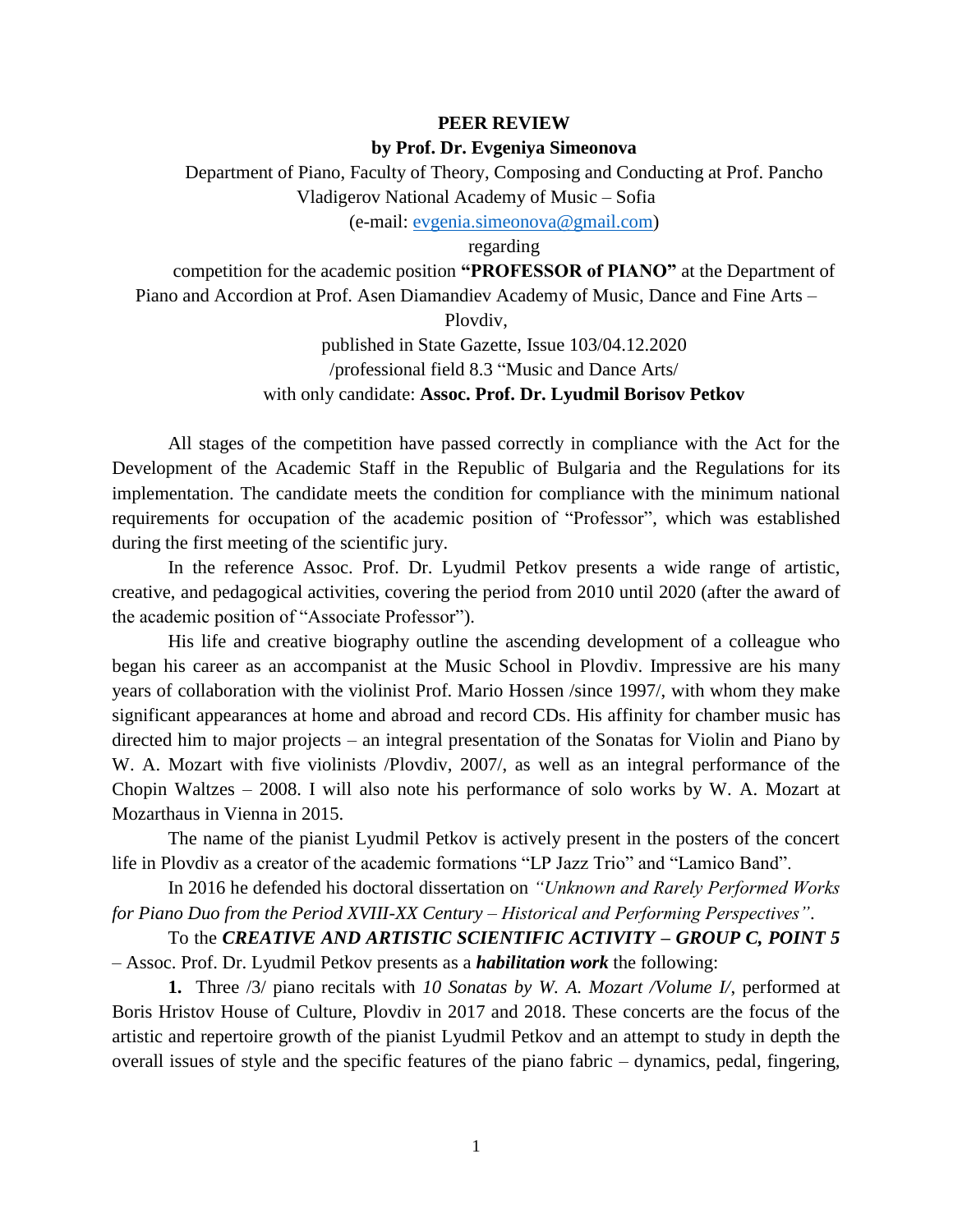ornaments, strokes, balance, tempo. The overall performance of the 10 Sonatas is an achievement and a serious application in our cultural life.

**2.** Piano recital in Verderonne, France – 2015, with works by Bach, Chopin, Schubert, Debussy, Satiе, and Rachmaninoff and a special guest – the Russian soprano Olga Seliverstova.

In *Group D, Indicator 7* the candidate presents:

**1**. Published book based on a defended dissertation for the award of educational and scientific degree "Doctor" – *"Unknown and Rarely Performed Works for Piano Duo from the Period XVIII-XX Century – Historical and Performing Perspectives. Factology, Analyzes, Concepts"*, Prof. Asen Diamandiev Academy of Music, Dance and Fine Arts Publishing House, ISBN 978-954-2663-36-3, 2019. I completely agree with Dr. L. Petkov that *"an objective factual basis has been created for continuation and research in the perspective of the theoretical, aesthetic, and executive issues of a large and diverse repertoire for piano duo*".

In *Indicator 12* of the same group, Assoc. Prof. Dr. L. Petkov realized interesting and professionally intriguing concerts in the field of jazz. He is a member and leader of "LP Jazz Trio", "Lamico Band", as well as the author of musical compositions – this is his second artistic role, with which he managed to successfully enter another genre, based on classical schooling and knowledge.

In *point 14 /Group D/ "Supporting creative performance or participation in a collective product in the field of arts"*, the candidate presents a diverse range of activities from joint performances with *"Lyudmil Petkov Jazz Quartet"* /2015/ and *Open dress rehearsal* /before recording/ of 6 Sonatas by W. A. Mozart /2018/.

In *Indicator 17* the candidate is cited by Assoc. Prof. Dr. Zornitsa Petrova in her article on the piano work of Anatoliy Lyadov in the Yearbook of the Academy of Music, Dance and Fine Arts, 2018, pp. 60-61.

In *Group E, Indicator 19 "Peer reviews for realized author's products or creative performances in specialized editions in the field of arts"*, Assoc. Prof. Dr. Lyudmil Petkov presents 9 /of the required 8/ peer reviews, mainly in the referenced edition of the Academy of Music, Dance and Fine Arts – "Art Spectrum", ISSN: 1314-4000, in the *Gallery of Words*, *Musical Logos Electronic Magazine*, ISSN: 2534-8973, and the *Musical Horizons* magazine, ISSN: 1310-0076

In *Group E, Indicators 22 and 24* Assoc. Prof. Dr. L. Petkov participates in and manages three art projects.

I would like to emphasize the long-term *pedagogical activity* of Assoc. Prof. Dr. L. Petkov, as very important and essential for the growth of future musicians. For more than 30 years of pedagogical work, he has trained many students, making him a serious academic who will continue to pass on his knowledge to younger generations in order to preserve *"the positive power of continuity in teaching and professionalism in the field of arts"*. He leads master classes with thematic focus and issues */Group F, Indicator 28/*. With great interest I got acquainted with the two author's textbooks of Assoc. Prof. Petkov, which I evaluate as useful and up-to-date: *"Repertoire Drone"* /pieces and technical instructions to help the pianist/, ISMN 979-0-707681